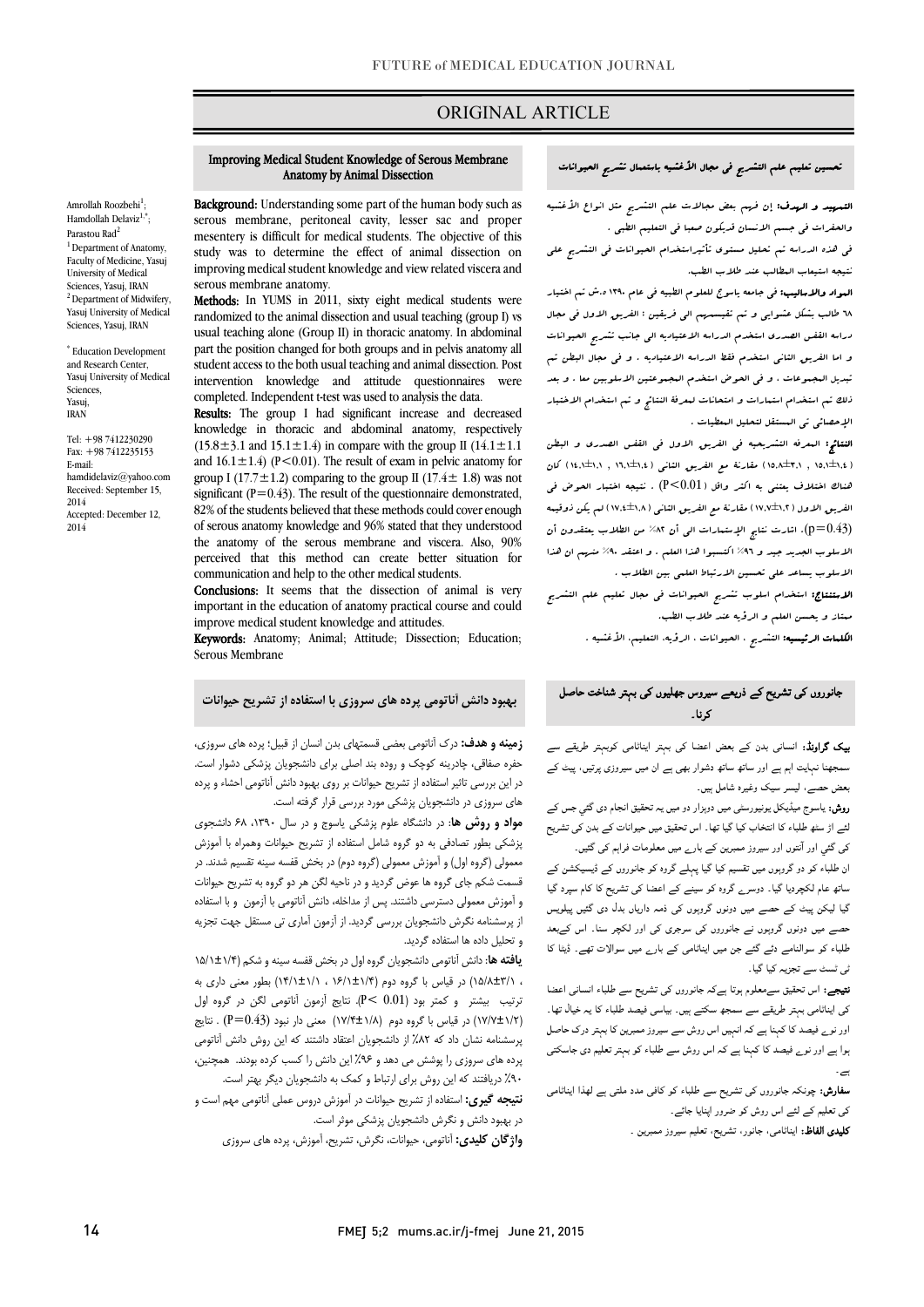## INTRODUCTION

Anatomy of the human body is one of most key course and is an important subject for medical students. Undoubtedly, the use of the cadaver in anatomical institutes is very important practice to improve learning human biology science for medical student (1). It has been documented the cadaver dissection are more important to take the better result than computerized resources in teaching anatomy (2). With increase of medical school in Iran, there is too much limitation for cadaver due to the religion and low numbers of donors, so many anatomical institutes do not have access to the new cadaver for years. Furthermore, dissection of the human body is not only significant for knowledge but also have clearly influence on medical student behaviors and beliefs (3).

Thus, teaching anatomy for medical student is one of the most challenging courses that anatomists face in Iran. Although, the three-dimensional images and interactive software for teaching anatomy are available, it seems that they are not responsive to all the educational needs of medical students. For many parts of the human body such as bones and muscles are anatomical model that could be very helpful to support the student to take the detail of the content. But there is not anatomical model similar to muscle or bone for some part of the body such as serous membrane, peritoneal cavity, lesser sac and proper mesentery. So, the medical student may spent a lot of time but they could not take a three dimensional or true image of organs or serous especially for peritoneal membrane. They do not know the peritoneal membrane which takes the organs, which the nerves and vessels come through from mesa to the viscera. It was needed that some particular structure especially in the abdomen and pelvis training be provided by dissection (4).

Furthermore, it is stated that teaching anatomy by dissection is the major basic of medicine; it is presented in threedimensional anatomy perception, and its realization in the discoveries (5). Not only dissection improves medical learners in structure and functional of human body but also can affect the psychosocial areas of the whole medical doctors (6-8). Besides, dissection could involve all senses and let the student to practice unpredictable positions (9, 10).

Anatomy of the serous membrane in mammals such as goats, rabbits and mice is very similar to human subjects. Although, it is very easy, cheap and functional to access to some animals such as goat, dog and sheep for dissection, but a precise study has not been performed in our country due to general medical curriculum in order to illustrate the effectiveness of learning anatomy animals.

 So, this study was conducted to determine the effect of animal dissection on improving of anatomical knowledge and attitudes of medical students.

## METHODS

 This Quasi-Experimental study after approval of Research Deputy of Yasuj University of Medical sciences with the permission of Medical faculty in cooperation and informed eight first-year of medical students from Yasuj university, Iran, were enrolled in this study and randomized to the animal dissection and usual teaching (group I) vs. usual teaching alone (group II) in thoracic anatomy. In abdominal anatomy all student access to the both usual teaching and animal dissection (Table 1). consent of 68 medical students was conducted in 2011. Sixty part the position changed for both groups and in pelvis

 Each group was divided to subgroups and in the practical class and each subgroup have enough time to learn the detail the term were considered for animal dissection and 31 reminder hours in both groups were spent on anatomical model, image and computer assisted images. All students enrolled in the course of trunk anatomy participated in this end of semester. of the course. Twenty from 51 hours of practical class during study and were excluded if they did not participate up to the

 Six mature animals from each specie including goat, sheep and rat were chosen for anatomy practical course including; thorax, abdomen and pelvis (two from each specie for each part). The experiments were performed according to the guidelines of the Iranian Council for the use and care of animal's guidelines and were approved by the Animal Research Ethical Committee of Yasuj Medical University. Before dissection, animals were anesthetized with double group I had access to dissect and palpate the viscera and serous membrane quickly after animal anesthesia. Students' attitude was assessed by a questionnaire that was developed by the investigators of this study. The validity of the reliability was measured by Cronbach's alpha. The questionnaire consisted eleven questions in four domain including; content coverage (1 and 7), interaction (4 and 11), learning (2, 3, 8 and 9) and interest (5, 6 and 10). Each from 1 to 5, Scale: 1, strongly disagree; 5, strongly agree) comprised of different questions such as, dissection of animal covers enough of serous anatomy knowledge. Dissection of animal enhances my understanding of animals enhance my understanding that the vascular how to part). All experiments were performed according to the dose of Ketamine and Xylazine. Animals were not fixed and questionnaire was confirmed by experts' opinions, and its question had five Likert scale responses (including 5 score anatomy of the serous membrane and viscera. Dissection of

| Table 1. The position of each group changed in trunk anatomy course. |                   |            |                   |            |                   |            |  |  |  |
|----------------------------------------------------------------------|-------------------|------------|-------------------|------------|-------------------|------------|--|--|--|
| <b>Groups</b>                                                        | Thorax            |            | Abdomen           |            | <b>Pelvis</b>     |            |  |  |  |
| Group I                                                              | Animal dissection | assessment | Conventional      | assessment | Animal dissection | assessment |  |  |  |
| Group II                                                             | Conventional      | assessment | Animal dissection | assessment | Animal dissection | assessment |  |  |  |
| The assessment has done following each part.                         |                   |            |                   |            |                   |            |  |  |  |
|                                                                      |                   |            |                   |            |                   |            |  |  |  |

 $\overline{\phantom{0}}$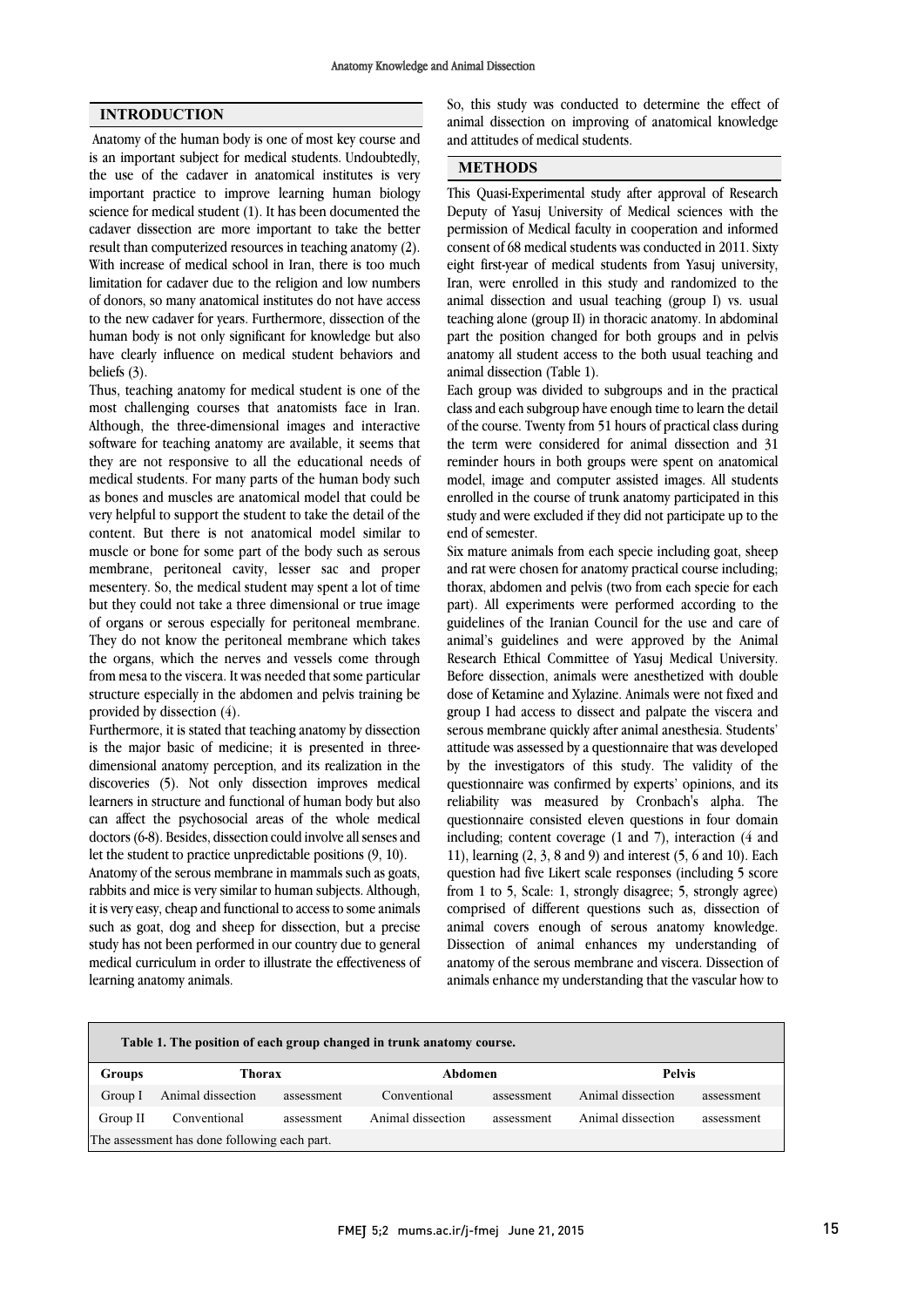transport from the serous membrane to the viscera. Animal dissection is an appropriate manner for more relationship with students and other colleagues. I would prefer to use the head and neck and limbs. SPSS software (version 14) was used for analyzing the data. Independent t-test was used to evaluate the animal dissection on students' scores and animal dissection in the other courses of anatomy such as attitudes.

#### Ī . **RESULTS**

From October to January, 65 medical student of 68 participated in all part of trunk anatomy courses in 2011. Results of the exams from different part of the trunk anatomy animal dissection significantly improved in compare with the other group (P<0.01). Also, Independent t-test demonstrated there was not a significant difference between both group in pelvis anatomy  $(P=0.43)$  that all students had 2). Thus, result of this study demonstrated the animal dissection was useful and supported the anatomical showed the mean scores of the students that practiced with access to animal dissection and traditional teaching (Table knowledge of the medical students.

 Analyzing data of the questionnaire indicated the animal viscera and serous membrane anatomy. They perceived that these methods create more situations for communication and nearly 89% of all medical students were interested to use the methods for other parts of anatomy such as head and dissection could help the medical students to understand the neck and limbs (Table 3).

# DISCUSSION

 Result of this study indicated the use of animal dissection deeper conceptual understanding of anatomical science. Further, our result showed the medical student were interested to help to each other in the dissection laboratory with experimental animals and interested to palpate the medical student and health care professionals (11). Moreover, the number of cadavers in many of the medical school in Iran is few so the education of human anatomy science remains a difficult challenge for teachers and fixed so there was not any formaldehyde exposure to the environment so the instructors had not any fear of palpation or infection disease. Whereas, medical student had not forgotten the smell of formaldehyde in the first when they has been shown that the dissection has a particular effect and it is absolutely essential for teaching anatomy for medical students and is an integral part of the medical curriculum (13). The fact of the matter is that medical schools not only shortage of cadaver (14). So, the use of animals' dissection can partly compensate this problem. Further, there are many similarities between humans and mammals that motivate students to touch and offer the possibility to learn and practice manual skills. Furthermore, educational planning could improve the knowledge of learners and provided viscera. Understanding of anatomy plays a pivotal role for instructors. In addition, in this study the animals were not meet with the cadaver (12). In accordance with our study, it in our country but also in other countries are faced with a

1 l

 $\overline{a}$ 

| Table 2. Anatomical <i>knowledge</i> based on the mean scores in both groups |                |                 |         |  |  |  |  |  |
|------------------------------------------------------------------------------|----------------|-----------------|---------|--|--|--|--|--|
| <b>Anatomy courses</b>                                                       | <b>Group I</b> | <b>Group II</b> | P value |  |  |  |  |  |
| Thorax                                                                       | $15.8 \pm 3.1$ | $14.1 \pm 1.1$  | 0.01    |  |  |  |  |  |
| Abdomen                                                                      | $15.1 \pm 1.4$ | $16 \pm 1.4$    | 0.01    |  |  |  |  |  |
| Pelvis                                                                       | $17.7 \pm 1.2$ | $17.4 \pm 1.8$  | 0.43    |  |  |  |  |  |

 $\overline{\phantom{0}}$ 

|            | Table 3. The questionnaire results for assessing attitude, mean and SD                                            |                         |                 |  |  |  |  |  |  |
|------------|-------------------------------------------------------------------------------------------------------------------|-------------------------|-----------------|--|--|--|--|--|--|
| <b>Row</b> | <b>Ouestionnaire items</b>                                                                                        | Number of<br>responding | <b>Mean</b> ±SD |  |  |  |  |  |  |
| 1          | Animal dissection covers content of serous membrane and viscera anatomy                                           | 55                      | $4.1 \pm .3$    |  |  |  |  |  |  |
| 2          | Animal dissection enhance my understanding of anatomy of the serous membrane and viscera                          | 65                      | $4.8 \pm 2.1$   |  |  |  |  |  |  |
| 3          | Animal dissection enhance my understanding vascular and nervous pathways to viscera trough the<br>serous membrane | 63                      | $4.7 \pm .2$    |  |  |  |  |  |  |
| 4          | Animal dissection is an appropriate manner for more relationship with students and other colleagues               | 61                      | $4.5 \pm 3.1$   |  |  |  |  |  |  |
| 5.         | Would you prefer to use the animal dissection in the other courses of anatomy?                                    | 61                      | $4.8 \pm 1.1$   |  |  |  |  |  |  |
| 6          | Would you prefer to replacing the animal dissection with computer assisted learning system or pictures?           | 59                      | $1.1 \pm 0.2$   |  |  |  |  |  |  |
| 7          | Do you think the animal dissection is relevance to the anatomy courses?                                           | 47                      | $3.9\pm3$       |  |  |  |  |  |  |
| 8          | Do you agree the animal dissection is effective in learning the anatomy knowledge of the serous<br>membrane?      | 49                      | $4.8 \pm 2.2$   |  |  |  |  |  |  |
| 9          | Do you agree the animal dissection is effective in learning the anatomy knowledge of the viscera?                 | 49                      | $3.1 \pm 0.3$   |  |  |  |  |  |  |
| 10         | Do you have any concern about dealing with animal dissection?                                                     | 52                      | $1.3 \pm 0.2$   |  |  |  |  |  |  |
| 11         | Do you think the animal dissection helps to improve student's teamwork?                                           | 53                      | $4.9 \pm 1$     |  |  |  |  |  |  |